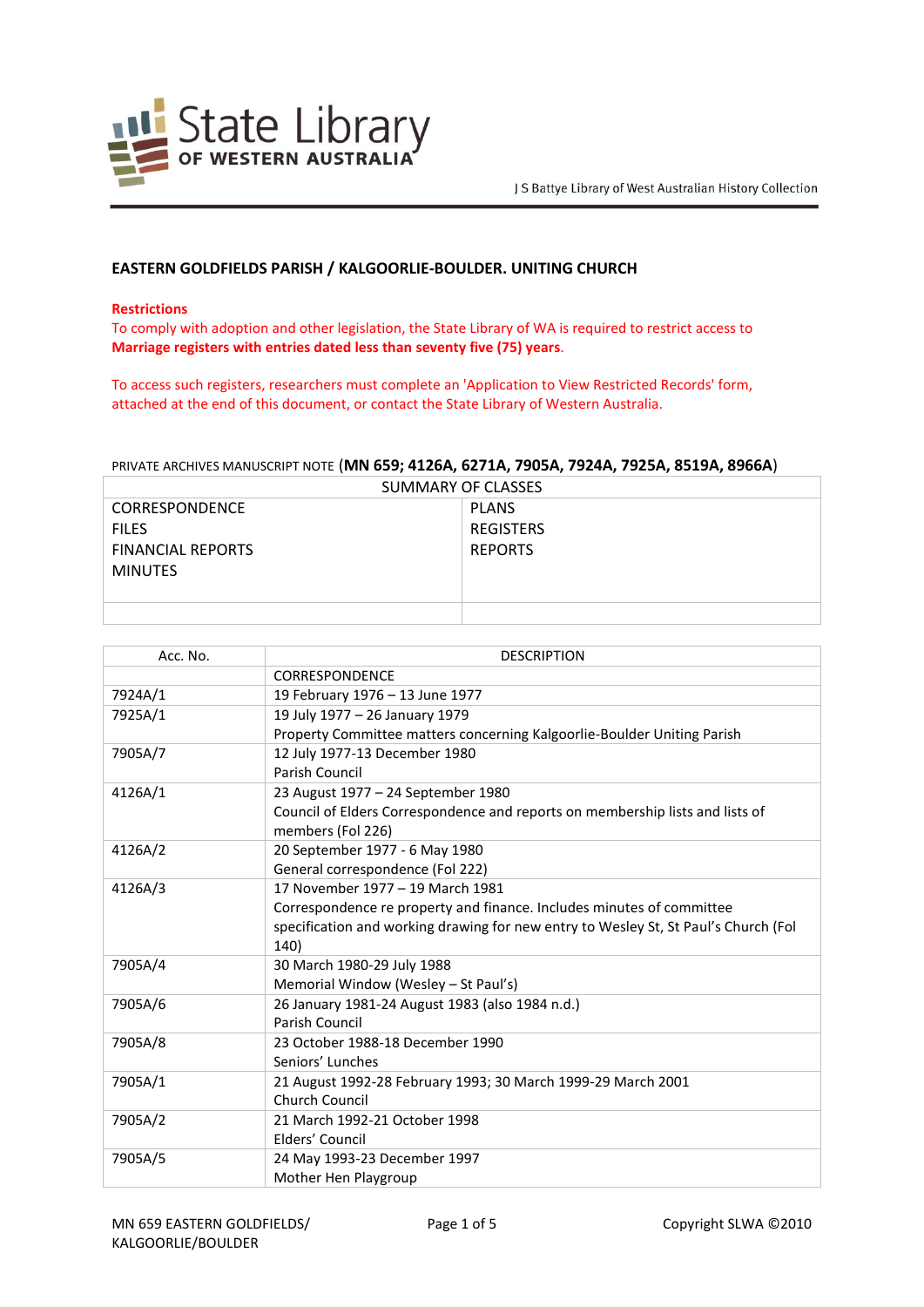

| Acc. No. | <b>DESCRIPTION</b>                                                              |
|----------|---------------------------------------------------------------------------------|
| 7905A/3  | 13 June 1998-30 May 1990                                                        |
|          | General                                                                         |
| 8966A/1  | 8 March 2001-4 September 2009                                                   |
|          | Church council                                                                  |
|          |                                                                                 |
|          | <b>FILES</b>                                                                    |
| 4126A/4  | 5 July 1977 - 13 December 1981                                                  |
|          | Treasurer's File. Includes correspondence, invoices, reports, Minutes of Parish |
|          | Council, finance committee, certificate of deposit Fol 149                      |
|          |                                                                                 |
|          | <b>FINANCIAL REPORTS</b>                                                        |
| 8966A/5  | 2000-2007                                                                       |
|          |                                                                                 |
|          | <b>MINUTES</b>                                                                  |
| 7924A/2  | 15 September 1971-25 June 1974                                                  |
| 7924A/3  | 26 August 1974 -12 July 1977                                                    |
| 7924A/4  | 6 February 1977 - 3 July 1977                                                   |
| 4126A/5  | 8 January 1978 - 25 April 1978                                                  |
|          | Minutes of Parish Council. Also includes Elder's meeting 2 November 1977        |
| 7905A/9  | 3 March 1992-4 May 1993                                                         |
|          | Centenary Celebrations (1993)                                                   |
| 7905A/10 | 14 March 1999-1 January 2001                                                    |
|          | <b>Interim Church Council Minutes</b>                                           |
| 7905A/11 | July 1995-11 March 2000                                                         |
|          | <b>Congregational Meetings (Annual)</b>                                         |
| 7905A/12 | 11 March 2001-19 February 2005                                                  |
|          | <b>Congregational Meetings (Annual)</b>                                         |
| 7905A/13 | 27 March 1977-28 June 1977                                                      |
|          | <b>Pastoral Care</b>                                                            |
| 7905A/14 | Not used                                                                        |
| 7905A/15 | 1 May 1977-18 March 1984                                                        |
|          | Congregational                                                                  |
| 7905A/16 | 31 March 1985-4 April 1995                                                      |
|          | <b>Congregational Annual General Meetings</b>                                   |
| 7905A/17 | 23 August 1977-13 November 1979 + n.d.                                          |
|          | Elders' Council - Kalgoorlie-Boulder                                            |
| 7905A/18 | 28 August 1977-11 December 1984                                                 |
|          | Elders' Council - Eastern Goldfields                                            |
| 7905A/19 | 23 February 1985-14 June 1988                                                   |
|          | Elders' Council - Eastern Goldfields                                            |
| 8519A/1  | 15 February 1978 - 13 January 1981                                              |
|          | Elders' Council - Kalgoorlie                                                    |
| 7905A/20 | July 1988-September 1991                                                        |
|          | Elders' Council - Kalgoorlie                                                    |
| 7905A/21 | 1992-1999                                                                       |
|          | Elders' Council - Kalgoorlie                                                    |
| 7905A/22 | 1999-2000                                                                       |
|          | Elders Meetings and Interim Church Council                                      |
| 7905A/23 | 1979-1980                                                                       |
|          | Ladies' Fellowship                                                              |
| 7905A/24 | 1985-1989                                                                       |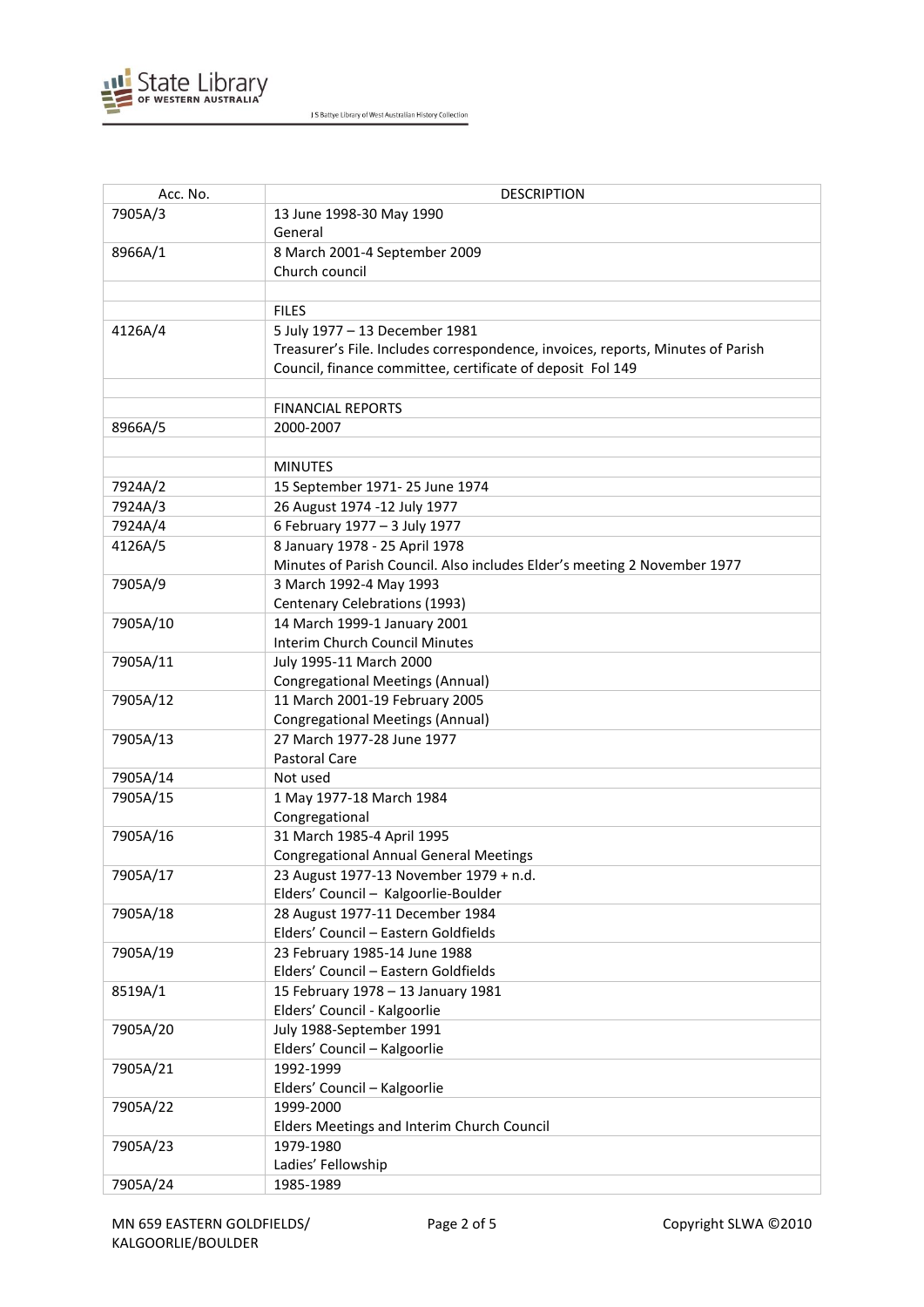

| Acc. No.                    | <b>DESCRIPTION</b>                                                                  |
|-----------------------------|-------------------------------------------------------------------------------------|
|                             | Ladies' Fellowship - Wesley St Paul's                                               |
| 7905A/25                    | 4 August 1987-5 April 1994                                                          |
|                             | Ladies' Fellowship                                                                  |
| 7905A/26                    | 3 May 1994-12 March 1996                                                            |
|                             | Ladies' Fellowship - Kalgoorlie                                                     |
| 7905A/27                    | 1 November 1993-17 June 1998                                                        |
|                             | Mother Hen Play Group                                                               |
| 7905A/28                    | 9 August 1977-28 July 1979                                                          |
|                             | Parish Council                                                                      |
| 7905A/29                    | 25 September 1979-24 November 1981                                                  |
|                             | Parish Council                                                                      |
| 7905A/30                    | 13 February 1982-27 November 1984                                                   |
|                             | Parish Council                                                                      |
| 7905A/31                    | 15 January 1985-22 November 1988                                                    |
|                             | Parish Council                                                                      |
| 7905A/32                    | 28 February 1989-27 June 1993                                                       |
|                             | Parish Council                                                                      |
| 7905A/33                    | 21 August 1977-24 April 1979                                                        |
|                             | Property/Finance Committee                                                          |
| 8966A/3                     | 2000-2003                                                                           |
|                             | Congregation                                                                        |
| 8966A/4                     | 19 July 2000-8 November 2000                                                        |
|                             | <b>Elders Council</b>                                                               |
| 8966A/2                     | 13 December 2000-10 July 2007                                                       |
|                             | Church council                                                                      |
|                             |                                                                                     |
|                             | <b>PLANS</b>                                                                        |
| 4126A/6                     | Specifications for new entry to Wesley - St Paul's Church Kalgoorlie. Also includes |
|                             | working drawings                                                                    |
|                             |                                                                                     |
|                             | <b>REGISTERS - MARRIAGE</b>                                                         |
| 6271A/1                     | 19 October 1971 - 16 August 1980                                                    |
| <b>Marriage Registers</b>   | Marriage Register for Kalgoorlie St Paul's, Boulder & Coolgardie                    |
| <b>RESTRICTED</b>           |                                                                                     |
|                             |                                                                                     |
|                             | <b>REPORTS</b>                                                                      |
| 7905A/14                    | 1995, 1996, 1998                                                                    |
|                             | Mother Hen Play Group, includes newsletters & photographs of group                  |
| 8966A/8                     | 1995, 1998                                                                          |
|                             | Parish profile                                                                      |
| 8966A/6                     | 2000-2007                                                                           |
|                             | Ministers reports                                                                   |
| 8996A/9                     | 2001                                                                                |
|                             | Survey results                                                                      |
| 8966A/7                     | N.d.; 2007                                                                          |
|                             | Property                                                                            |
| Holdings = $59$ cm. + 10 cm |                                                                                     |

*Copyright Restrictions*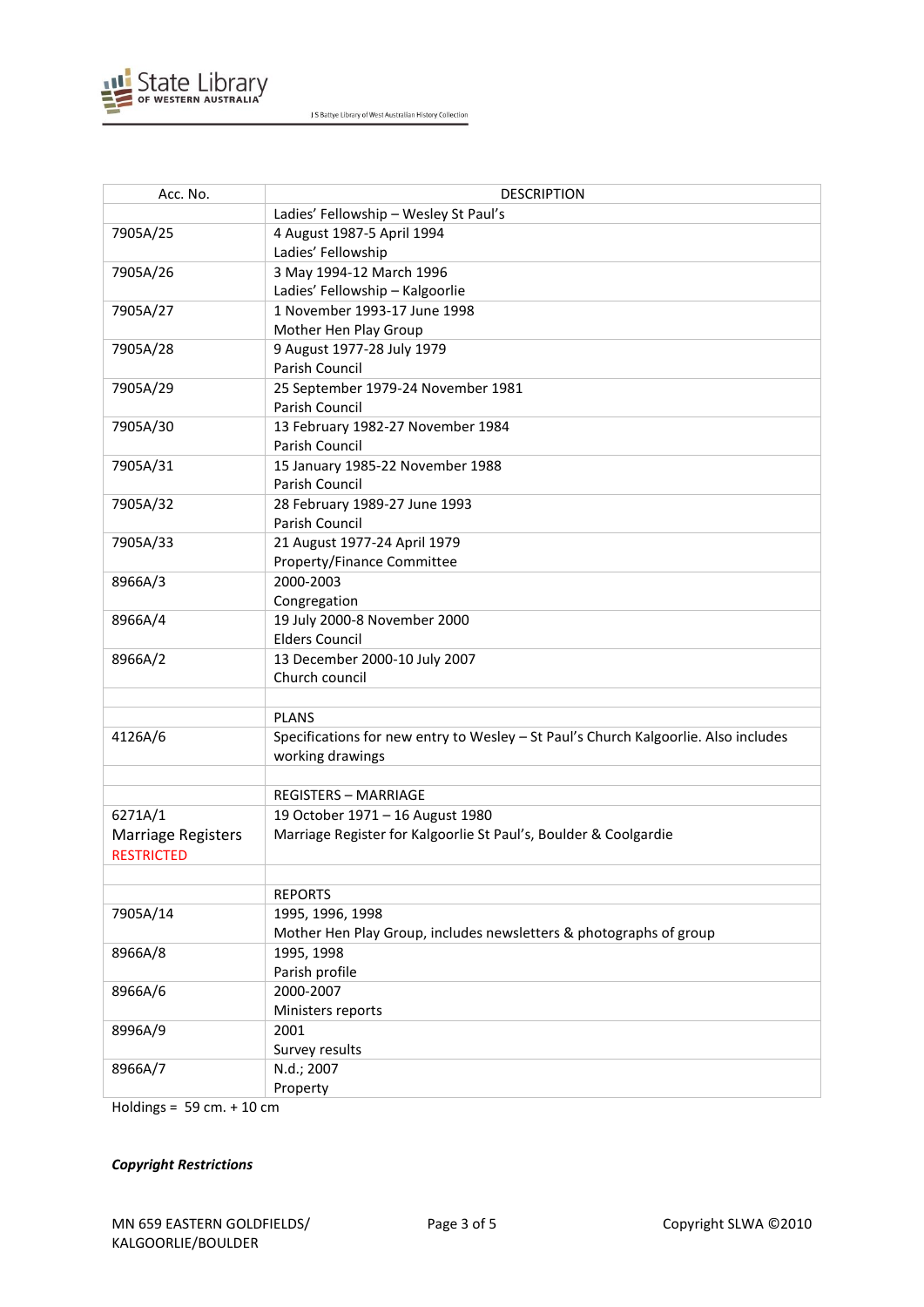

*The Commonwealth Copyright Act 1968 regulates copying of unpublished material, it is the user's legal obligation to determine and satisfy copyright.*